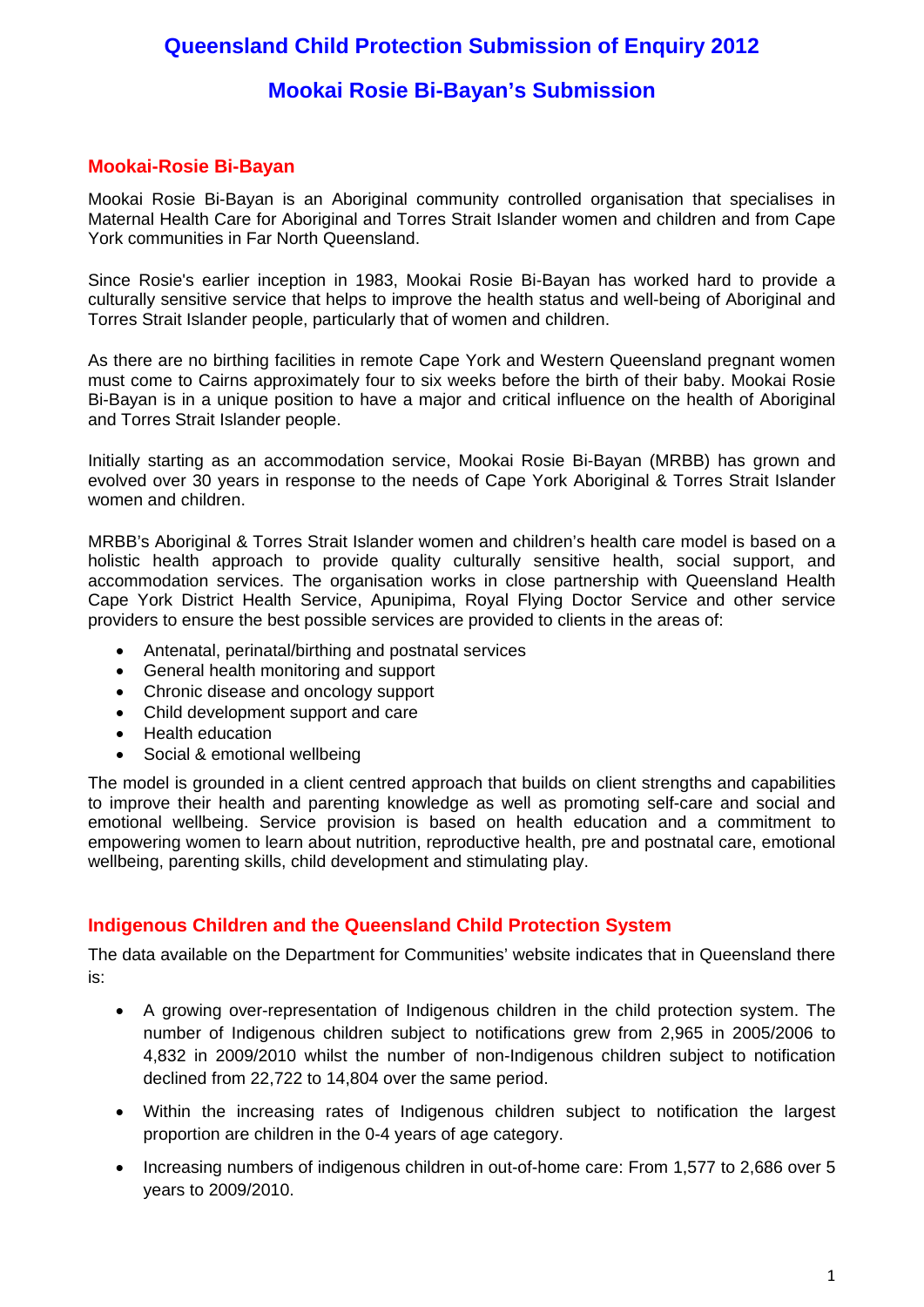A declining proportion of children in out-of-home care placed with kinship, indigenous carers or indigenous residential services: down from 64.1% in 2006 to 53.8% in 2010.

When considered by region, the highest percentage of Indigenous children in out-of-homecare are located in Far North Queensland, the catchment area from which Mookai Rosie draws its existing clients.

In response to the increased need of Mookai Rosie clients requiring support and advocacy in communicating with and working with Child Safety Services (CSS), a specialist social and emotional wellbeing (SEWB) case management role was developed in 2011. The SEWB Case Worker provides client support and case plan coordination to mothers and newborns affiliated with CSS. This has led to successful outcomes for some mothers and their children as we have worked in partnerships to support the reunification process with CSS and other service providers.

A Memorandum of Understanding (MOU) between Mookai Rosie Bi-Bayan and Department of Communities – Child Safety Services is in the final stages of development. The MOU records processes that MRBB and CSS have agreed to follow when delivering services to mutual clients. These processes seek to preserve the integrity of each agency while clarifying agency role, responsibility and expectation of each other.

# **Identified Issues with Queensland Child Protection Services.**

# **1) Changes in legislation specifically relating to 'unborn children':**

The Queensland Child Protection and Other Acts Amendment Bill 2010 section 21A states:

- (3) If the child is an Aboriginal or Torres Strait Islander child, the chief executive or an authorised officer must consult with a recognised entity for the child for the purpose of -
	- (a) assessing the likelihood that the child may be in need of protection after he or she is born; and
	- (b) offering help and support to the pregnant woman.
- (4) However, subsection (3) applies only if the pregnant woman agrees to the consultation taking place.

In practise, what MRBB observes with ante and post-natal clients are the following issues:

 Child Safety not notifying mothers about an unborn child alert until the child is born. Sometimes the first a mother knows about it is when Child Safety Officers (CSOs) come to the hospital after birth – sometimes in the first 24 hours after birth. CSS department staff have told MRBB staff this practise occurs because of concerns that the mothers might run away with the baby if they know in advance.

# *Example: Refer to Case Study #4*

- CSO are conducting visits in the first few days after birth without arranging for consent for a Recognised Entity (RE) to be present or allowing for the client's legal representation to be there. Mothers have just gone through labour are medically recovering from labour, exhausted and hormonal and CSOs turn up without allowing the mother an opportunity to have someone present or legal representation. It is an incredibly distressing and disempowering process for the mothers.
	- MRBB has been informed by an RE that they are not able to be informed until the child is born unless the parents gives permission prior. If a CSO does not invite the RE to that initial meeting then usually they are excluded. This practise in Cairns varies among the district offices with some having a good reputation for inviting REs (i.e. Atherton) and others not (i.e. Cape North & Cape South Cairns).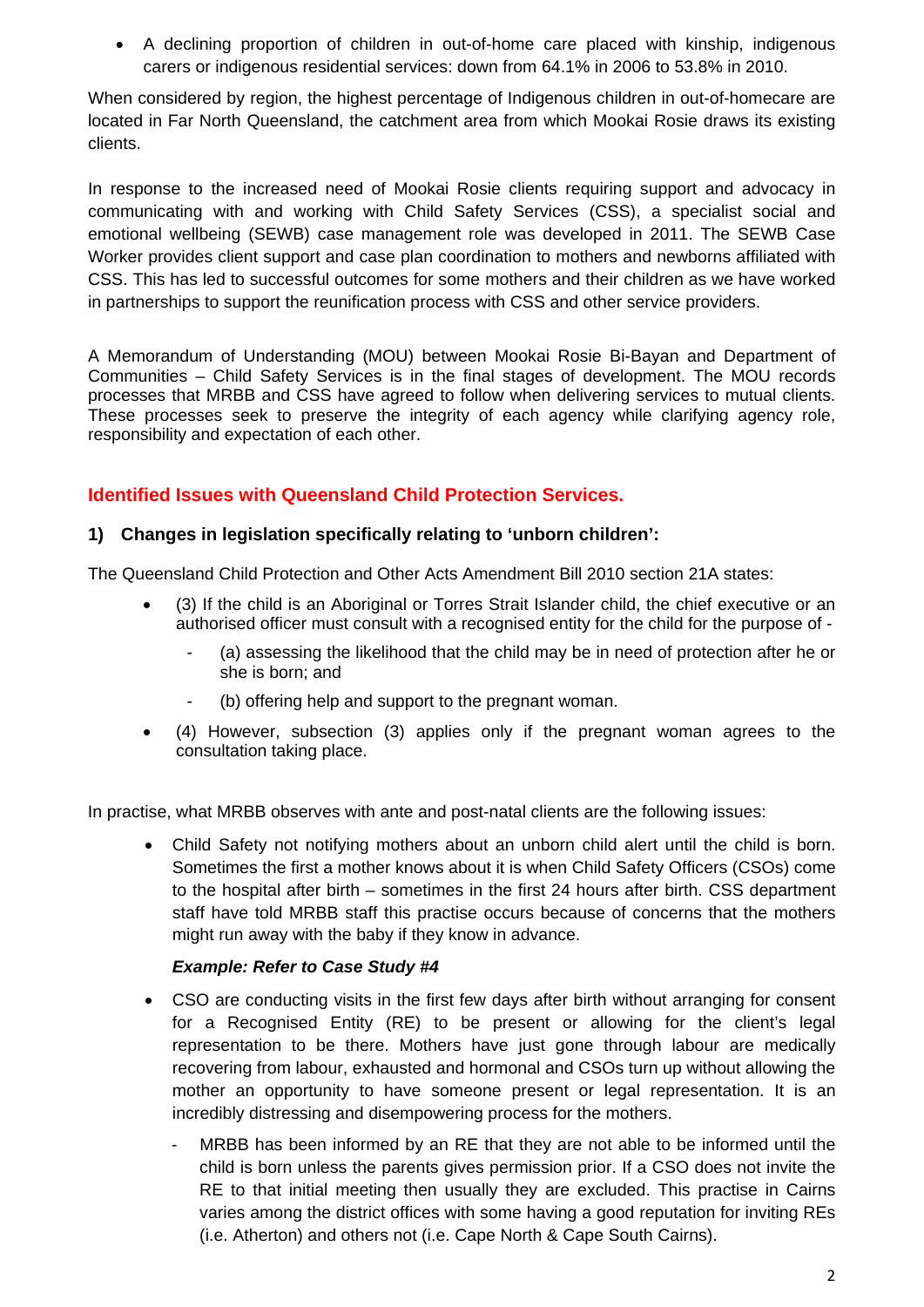Sometimes also if an RE is present, both the RE and CSO fail to inform the mother of their right to legal representation.

It seems the client's right to fair representation and support is being compromised due to a lack of the CSO being pro-active in seeking the consent or being clear with the parents what the process will mean and supporting them to make arrangements for the RE and/or legal representative to participate in the process.

# *Please refer to case study examples #2 and #3 in Appendix for actual client experiences in relation to these issues.*

 Unless clients tell us they are involved with CSS we don't know until after the birth. MRBB clients are referred by Queensland Health (community health clinics or Cairns Base Hospital). The only time CSS refers is after the baby is born. The option of residing at MRBB with their newborn for up to 3 months is sometimes presented as an option to the mother by CSS as an alternative to removing the child. There are set programs the mother must engage with according to the care plan that is developed, that usually entails engaging in counselling and parenting programs whilst at MRBB.

It needs to be considered that this is while they are coping with the demands of caring for a newborn, are physically recovering from labour, sleep deprived, hormonal and often suffering from medical conditions such as gestational diabetes. They are also naturally keen to go home and introduce the newest family member to their father, siblings and kinship network. The majority of our clients are from remote communities and in Cairns without their partner. Unless it's their 1<sup>st</sup> child (an escort is provided under the Patient Travel Scheme), their partners are not here to provide input to the CSS process, share parental responsibility and provide emotional support. Given the considerable amount of time they are away from their other children and families, mothers are often stressed and worried their children's care and wellbeing at home in community. It's clearly not the best time for CSS assessment and investigation and resultant implementation of therapeutic intervention and education. The expectations that are placed on them at this time can be very stressful and overwhelming.

# *Example: Refer to Case Study #1 in Appendix*

 Usually, at least 1 contact is made with the mother prior to birth. This may be early on in the pregnancy, usually with the main objective of alerting the parents to the fact there will be an unborn child alert and further investigation soon after the birth. There are lots of variables and inconsistencies to the service provision by CSS at this point, seemingly dependent on whether or not the parent has children in care and has an allocated CSO or not and what support plans (if any) are put in place to work with the mothers/family on the concerns raised by CSS.

# *Example: Refer to Case Study #1 in Appendix*

# **2) Contact visits**

 A common complaint from many clients staying at MRBB with children in the care of Child Safety Services is about the frequency of contact visits to see their other children that are in the care of the State residing in or around Cairns. There are mothers coming from remote communities where they have little or no contact with their children in care and when they get here and request contact visits they often aren't arranged. Clients report frequently about the multiple requests they have to make to the CSO to see their children before these get actioned and the frequent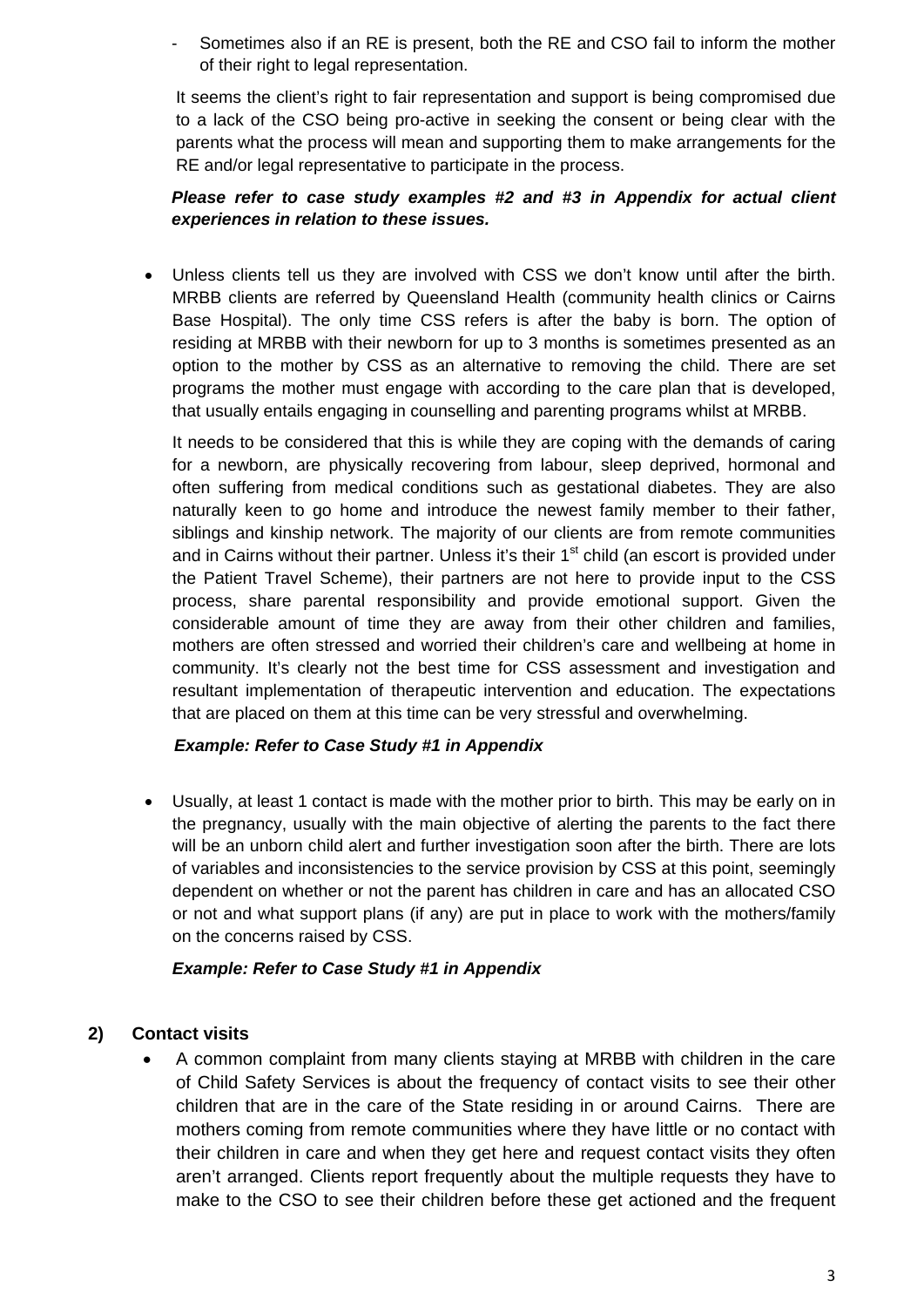cancellations of planned contact visits on the day or prior to it because of logistical factors such as no care workers available to supervise or transport available.

Frequency of contact visits between children in care and their parents depends on the care plan developed by CSS. As such, families closer to reunification receive more frequent contact visits than those families with children on long term orders. Therefore it comes back to the capacity of the CSO to organise these or not and so it is concerning there it is left to CSS discretion and there is no legislative policy to maintain a minimum number of contact visits for parents to spend time with their children in care.

# **3) Lack of communication to notifiers of complaints**

- Rarely do we hear back from CSS about a notification made.
- A CSS Regional Intake Services (RIS) worker informed an MRBB staff member who requested information about follow up on a notification that this was not a required service by CSS. This occurred in March 2011.

# **4) CSS conduct at interview and family meetings**

- Not informing parents of their rights for representation at meeting by REs, legal representation and support people.
- Often there is no RE present at meetings other than Family Group Meetings. In these cases MRBB's SEWB Case Worker essentially performs this role providing cultural advice, interpreting and explaining departmental processes and advocating to uphold clients' rights in the process.
- CSO informing attendees that the CSOs can decide who is allowed to be present as support people, rather than the parent and sometimes dictating the limits of the support role not consistent with legislation and policy around the role of support persons.
- Poor communication processes for care team meetings dialogue with the parent is often launched into by the CSO according to their agenda before everyone in the room is even introduced, explained their role and the reason for the meeting is explained.
- Culturally inappropriate communication, including RE presentation by tele-link.

# *Examples: Refer to Case Studies #1 and #2 provided in Appendix*

# **5) High Staff Turnover**

- The CSOs involved with clients constantly changes affecting the relationships built up with the family and also with other service providers.
- **6) Inconsistent interaction, collaboration and communication among district CSS offices with MRBB and other service providers.**

*Refer to examples in all of the Case Studies provided in the Appendix.*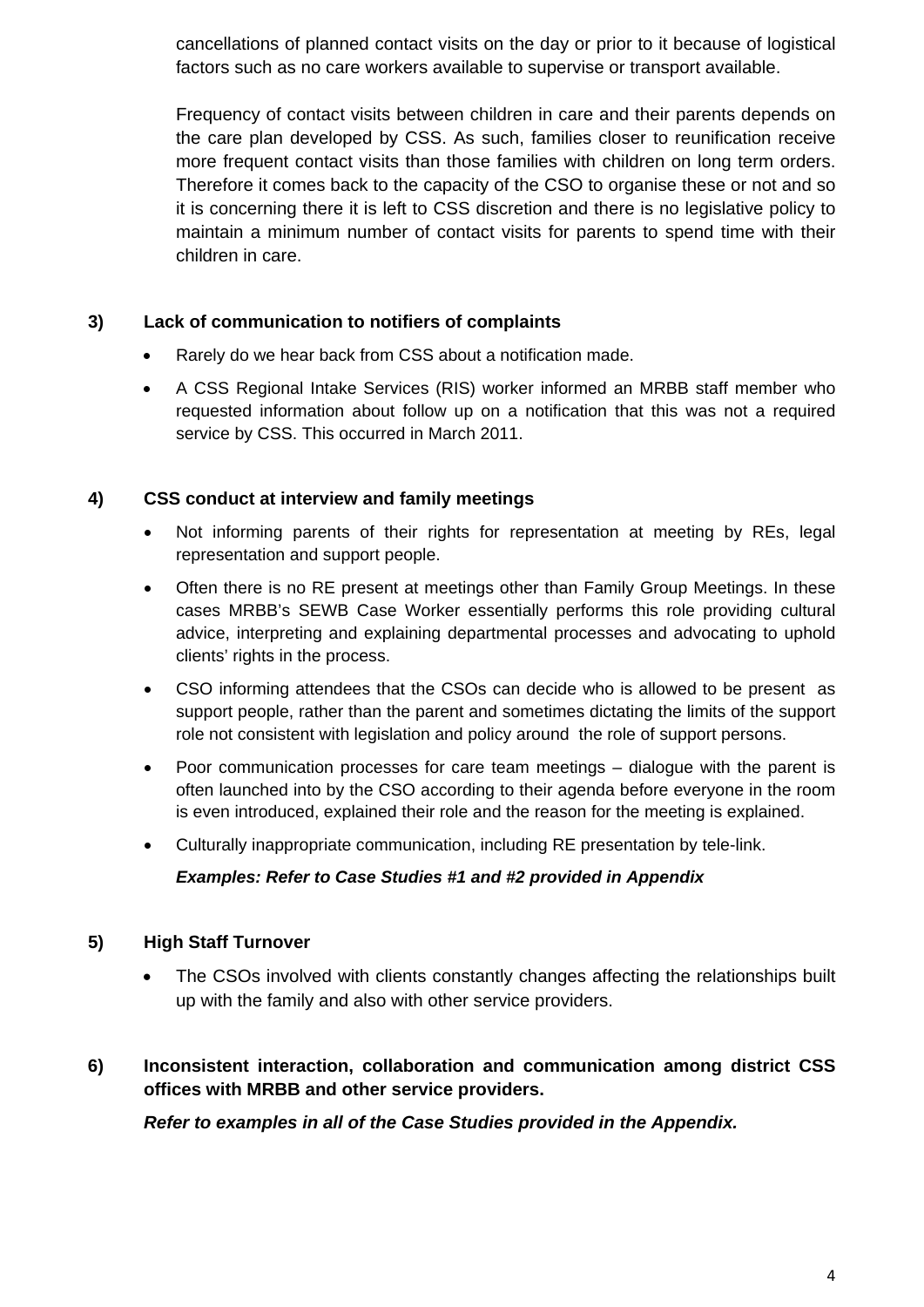# **Identified Strengths**

- MRBB recognises that some Child Safety Officers work from a strengths perspective and are good communicators. MRBB has written letters of compliments in the past to the regional director about CSOs that have demonstrated good practises of openness, transparency and communicated well with us to work collaboratively on client's issues, needs and goals.
- MRBB is developing an MOU with Department of Communities CSS to formalise collaboration between providers and improve communication and shared services between agencies, whilst also formally recognising our service as a safe environment providing a holistic service for health and wellbeing including parenting and counselling programs.

# **Recommendations for Change**

- The current practise of visiting mothers after birth without assisting in ensuring RE or legal representation and support are also present, ceases and is replaced with respectful adherence to legislation and the rights of the individual.
- CSS responds to notification reports and communicates with the notifier (whilst maintaining confidentiality).
- CSS improves collaboration and inclusion of other service providers.
- CSS improves cultural competency and communication with Aboriginal and Torres Strait Islander clients.
- Parent's regular contact visits with their children are maintained and prioritised in the case management duties of a CSO.
- CSS staff poor retention rates are examined and addressed.
- Greater emphasis on family strengths are incorporated into the assessment and intervention processes by CSOs.
- CSOs consistently remind all parents of their right to legal representation in all situations.
- CSOs take steps to ensure the provision of support services to pregnant mothers as early as possible in their pregnancy. For example, unborn alerts could be accompanied by referrals to local agencies who can then work with the mother to improve her capacity to care for her baby before it is born. *Please refer to the section below on Earlier Intervention and Prevention.*
- MRBB's SEWB Case Worker position is utilised as a Recognised Entity position.

# *Early Intervention and Prevention*

 Earlier intervention is required by CSS in cases of planned investigation into unborn children alerts to assess the family situation and develop a case plan to work with the family on any concerns if it is deemed intervention is required. The time during pregnancy could be used effectively to provide support services to the parents, working holistically with family and whole kinship network in the context of the home environment and community.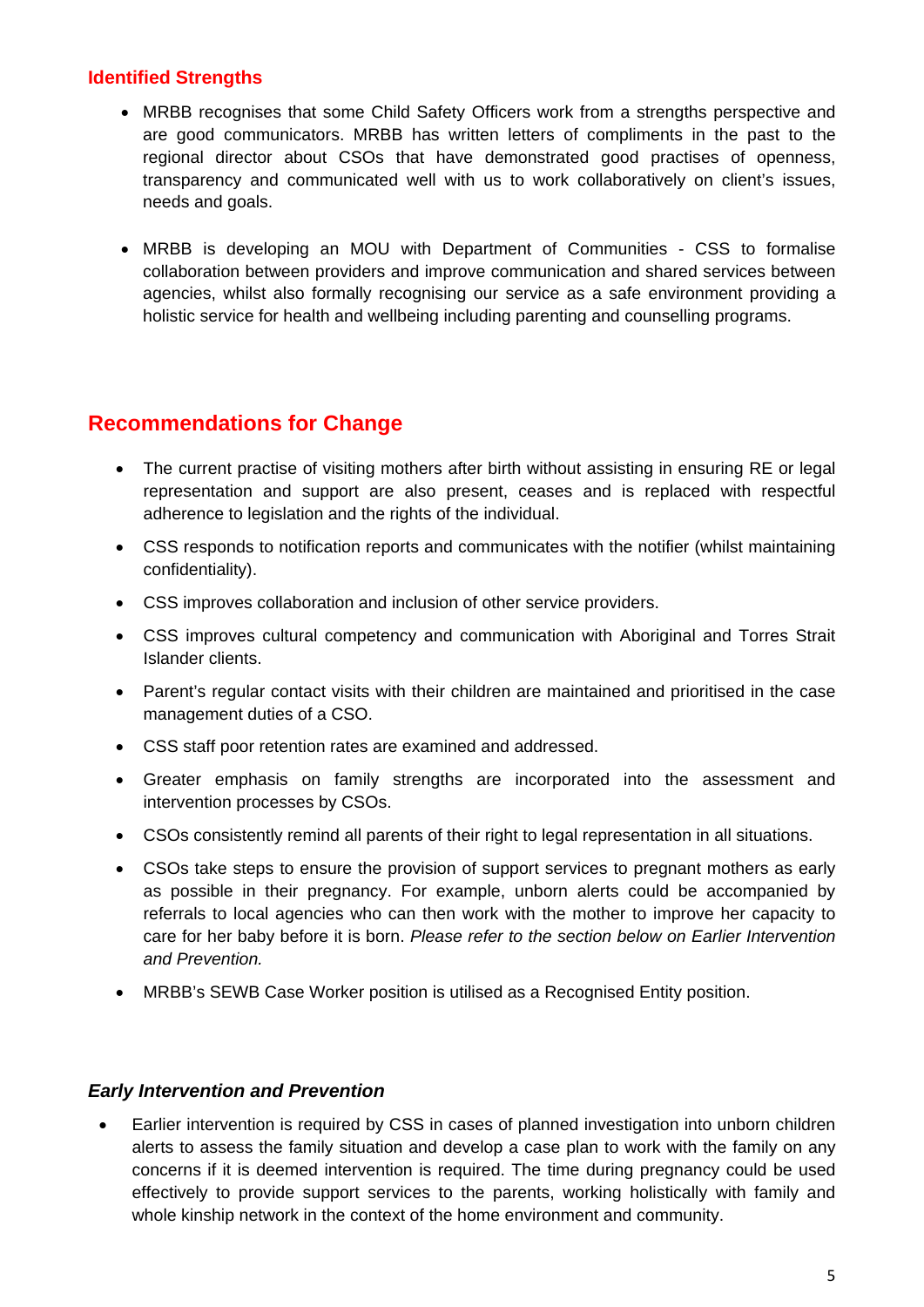From our agency's perspective, women are usually flown in 4-6 weeks prior to birth and this time could be utilised building upon the community based interventions they have been involved with to engage in further counselling and parenting programs. For this to be effective however it requires early intervention by CSS and referrals from CSOs to notify there is unborn child alert and arrange some collaborative through care. The earlier we know a client has CSS involvement the better and we could more appropriately target supports if we are building upon early intervention programs based in community prior to their arrival.

 *Any parent that has been involved with CSS will flag as unborn child alert as well as pregnant women new to CSS being investigated. As such, in some cases parents have not had any involvement with the CSS for many years and the primary issues of concern have been addressed – i.e. been abstinent from drinking long term or have left the violent relationship.* 

 *In these cases, early intervention and assessment prior to the birth of the baby would remove the fear, stress and indignity of being investigated from the birth of the child and the mother is free to enjoy this special bonding time with her baby and family.* 

# *MRBB's Proposal for an Intervention and Reunification Centre*

Clients referred by Child Safety Services often have complex issues and special needs and require a range of supports over a reasonable length of time to address issues, change behaviours and adopt new parenting practises.

To adequately respond to these clients and address the issues, MRBB has developed a proposal for a separate facility which can provide the confidentiality, care, safety and support required to intervene in children being removed from the region and most importantly a place where a reunification program can be implemented.

The proposal seeks to develop and deliver a service that will decrease the number of children removed from their mother's care at birth, and support reunification of those Indigenous children, who are in statutory care, with their families.

This program will be an extension of MRBB's current service which provides pre and post natal care and support to women from Cape York communities. Within the current MRBB service it is inappropriate for women under investigation by Child Safety Services to reside in the same premises as those attending MRBB to receive health and wellbeing care before and after the birth of their baby. The current MRBB is a safe place for community women that cannot be compromised by Child Safety interventions.

Therefore a new premise is proposed to provide intensive support to mothers who have children removed or are at risk of removal by Child Safety Services. The length of time women stay at MRBB premises will depend on assessment at point of intake by MRBB staff, Child Safety Services and the women themselves. Women will be encouraged to actively participate in making decisions affecting their stay and involved in programs to take steps towards improved parenting. In supporting the reunification process MRBB recognises the child protection statutory framework which guides the work of Child Safety Services.

# **PROPOSED ACTIVITY**

Facilitate a residential, capacity-building program to address the over-representation of Indigenous children in care by preventing child removal, including child removal at birth, and increasing rates of child and family reunification through early intervention and prevention activities.